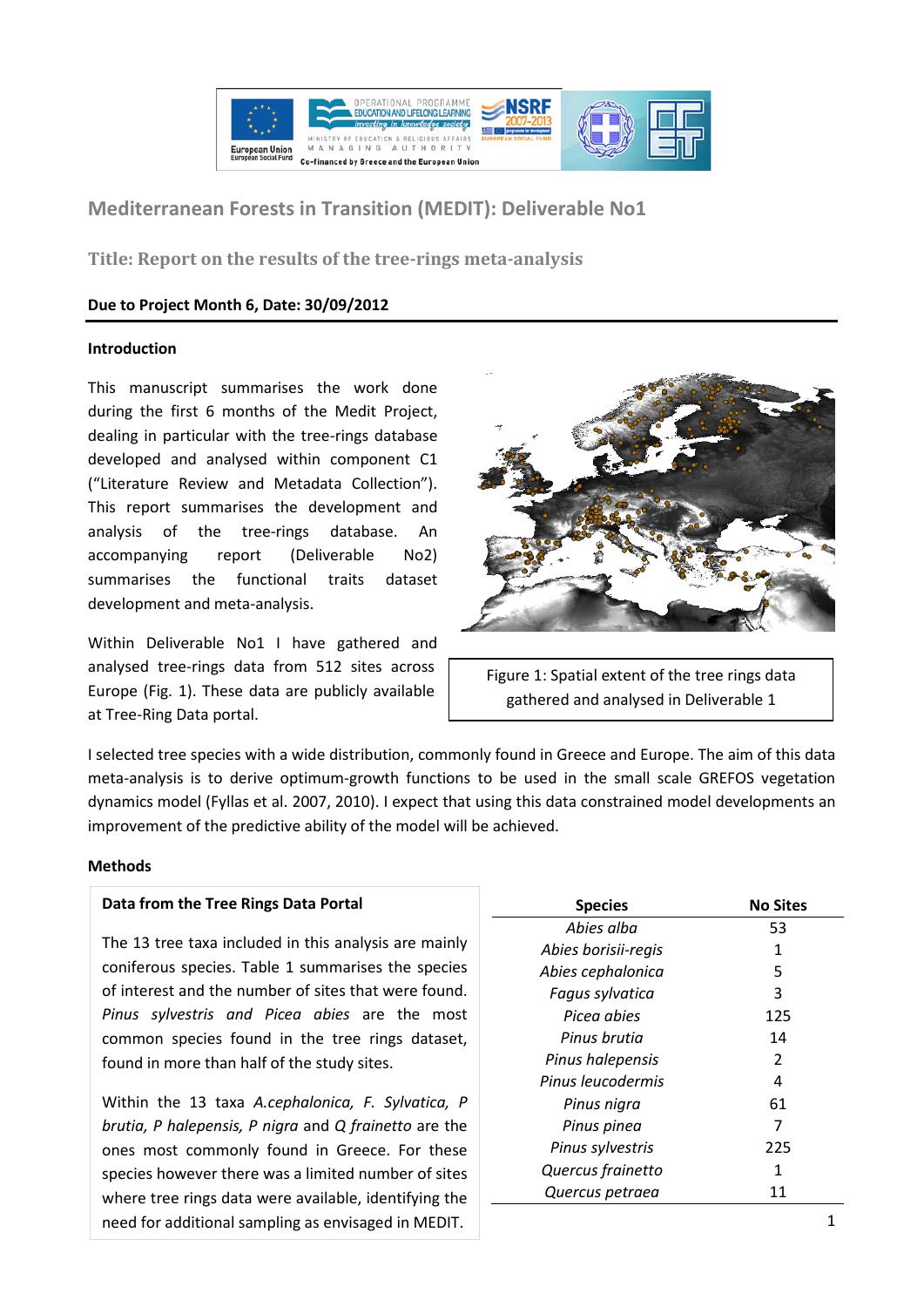#### **Statistical Analysis**

The main aim of this meta-analysis was to fit optimum growth curves for each one of the 13 species of interest. Optimum growth curves are defined here as the radial increment (as a function of diameter at breast height [*dbh*]) that an individual of a species would achieve given no limitation due to competition or resource availability. An optimum growth model has been proposed and used by Zeide (1993) and it is described by the equation:

$$
g = G_{opt} e^{-\frac{1}{2} \left\{\frac{\log \mathbb{R}^{db h}_{p_{0}}}{D_b}\right\}} \quad (1)
$$

Where *g* is the optimum growth an individual of size (*dbh*) can achieve, G<sub>opt</sub> the maximum value of *g* during the lifetime of an individual of a species, *Do* the *dbh* at which *Gopt* is achieved and *Db* the shape parameter of the curve. For each one of the 512 sites I estimated the population level  $G_{\text{oot}}$ ,  $D_0$  and  $D_b$  parameters. Furthermore the 13 spp were classified to a successional status (S) (i.e. 1 early successional, 2 mid successional, 3 late successional) based on the forestry literature. Based on the successional status of the species I explored for potential differences of the three growth curve estimates using ANOVA.

A second step was to try to explore the variation of the three optimum growth parameters based on the long-term climatic profile of each region, in order to identify potential systematic variation of species specific optimum growth curves with climate. For each site I extracted long term climatic parameters from the Worldclim database at a spatial resolution of approximate 1km [http://www.worldclim.org/.](http://www.worldclim.org/) I then used Pearson's full and partial correlation coefficients to identify potential relationships between the optimum growth curve parameters and key climate variables. As most climatic parameters are usually intercorellated, I also used a partial-correlation analysis, in order to control for potential intercorrelations.

All analysis and graphs were performed with the R statistical language (R Development Core Team, 2012).

#### **Results**

| <b>Species</b>    | $G_{\text{opt}}$ | $D_0$ | $D_{b}$ | S              |
|-------------------|------------------|-------|---------|----------------|
| Abies alba        | 1.11             | 8.1   | 2.1     | 3              |
| Abies borisii     | 1.15             | 8.5   | 2.1     | 3              |
| Abies cephalonica | 1.21             | 7.5   | 1.6     | $\mathfrak{p}$ |
| Fagus sylvatica   | 0.93             | 14.2  | 2.1     | 3              |
| Picea abies       | 1.02             | 14.4  | 2.3     | $\overline{2}$ |
| Pinus brutia      | 1.40             | 4.9   | 1.4     | 1              |
| Pinus halepensis  | 1.43             | 7.4   | 1.5     | 1              |
| Pinus leucodermis | 0.97             | 5.1   | 2.0     | $\mathfrak{p}$ |
| Pinus nigra       | 1.25             | 4.3   | 1.7     | 1              |
| Pinus pinea       | 1.59             | 10.8  | 0.6     | 1              |
| Pinus sylvestris  | 0.96             | 9.8   | 2.0     | $\mathfrak{p}$ |
| Quercus frainetto | 1.07             | 1.1   | 2.1     | $\mathfrak{p}$ |
| Quercus petraea   | 0.65             | 4.8   | 1.9     | 3              |

Table 2 summarises the growth curve estimates for the species of interest. These estimates will be used to re-parameterise the growth algorithm of the GREFOS v2 model.

**Table 2. Mean values of the growth curve coefficients estimates across all study site of a species occurrence**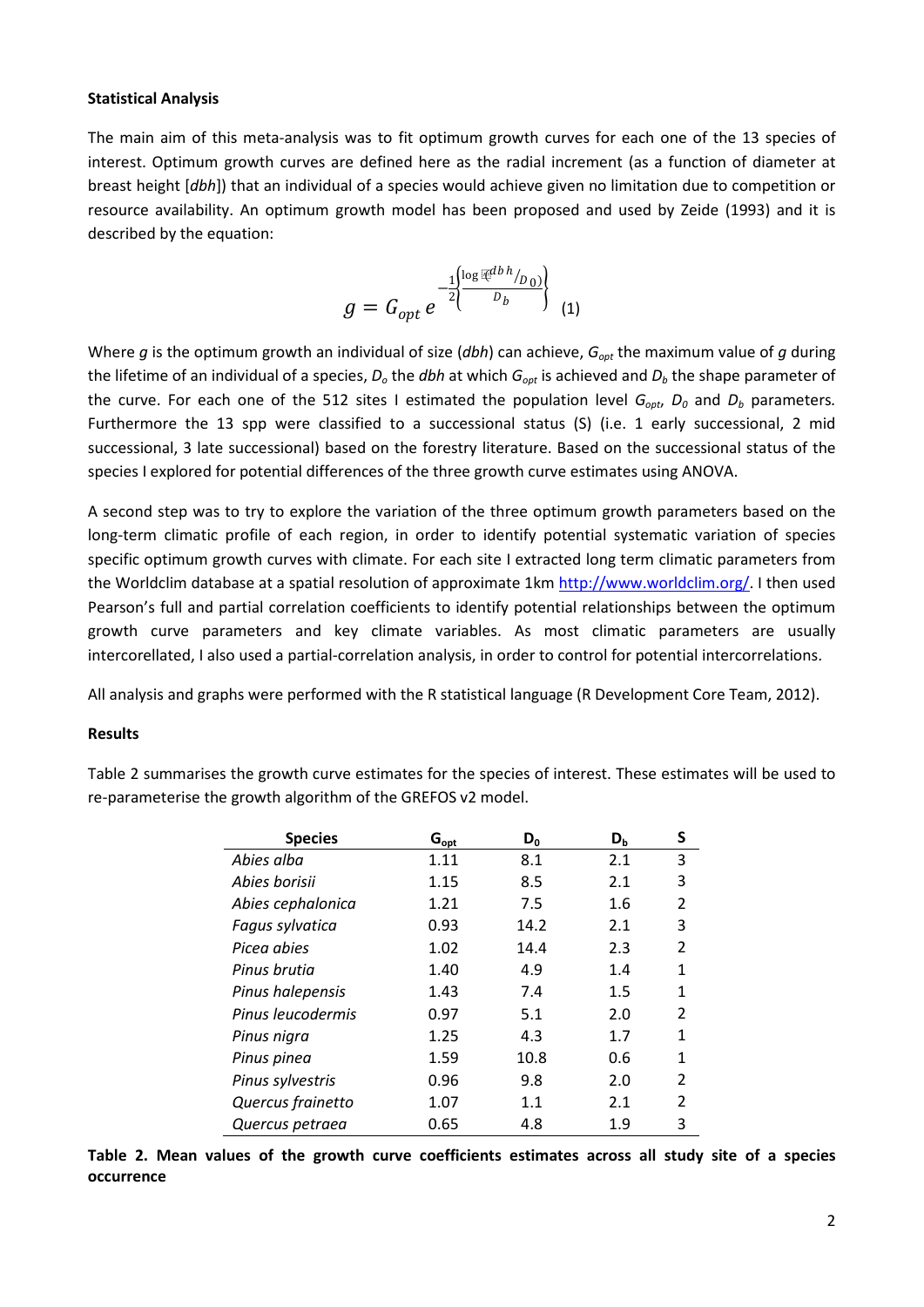Figure 2 summarises the differences in  $G_{opt}$ ,  $D_0$  and  $D_b$  between the three successional status groups. The mean *Gopt* estimate was higher for early successional species (F=21.81, p<0.001) with a posthoc Tukey HSD test identifying no difference between mid and late successional species. No statistical difference was identified for *D*<sub>0</sub> between the three successional statud groups (F=2.604, p=0.08), while *D*<sub>b</sub> was lower in early successional species (F=8.813, p<0.001) with a posthoc Tukey HSD test identifying no difference between mid and late successional species.

Figure 2: Boxplots of  $G_{opt}$ ,  $D_0$  and  $D_b$  between the three successional status groups. Early successional species (1) seem to achieve a higher G<sub>opt</sub> compared with mid (2) and late successional (3) species. **Furthermore the width of the growth curve seesm to be smaller for early successional species compared with the mid and late succcessional groups.**



Table 3 summarises the Pearson's correlation coefficients between G<sub>opt</sub> and the altitude, average annual temperature and total annual precipitation of the site. For 5 out of 11 tree species a positive correlation between mean annual temperature and G<sub>opt</sub> were identified, leading to higher optimum growth rates in warmer environments. Precipitation was not a significant predictor of G<sub>opt</sub> in most cases. These results are also visualised in Figure 3.

|                   | Altitude | p     | Temperature | p     | Precipitation | p     | N(sites) |
|-------------------|----------|-------|-------------|-------|---------------|-------|----------|
| Abies alba        | $-0.424$ | 0.003 | 0.383       | 0.007 | $-0.112$      | 0.447 | 48       |
| Abies cephalonica | -0.861   | 0.061 | 0.869       | 0.056 | $-0.420$      | 0.482 | 5        |
| Fagus sylvatica   | 0.170    | 0.891 | 0.344       | 0.777 | 0.949         | 0.204 | 3        |
| Juniperus excelsa | $-0.112$ | 0.857 | 0.247       | 0.688 | 0.692         | 0.195 | 5        |
| Picea abies       | $-0.269$ | 0.005 | 0.467       | 0.000 | $-0.177$      | 0.064 | 110      |
| Pinus brutia      | $-0.384$ | 0.176 | $-0.010$    | 0.972 | 0.013         | 0.965 | 14       |
| Pinus leucodermis | 0.204    | 0.796 | $-0.149$    | 0.851 | 0.868         | 0.132 | 4        |
| Pinus nigra       | $-0.318$ | 0.015 | 0.444       | 0.000 | $-0.084$      | 0.532 | 58       |
| Pinus pinea       | $-0.690$ | 0.129 | 0.638       | 0.172 | 0.544         | 0.265 | 6        |
| Pinus sylvestris  | 0.116    | 0.108 | 0.249       | 0.000 | 0.083         | 0.253 | 192      |
| Quercus petraea   | 0.498    | 0.172 | $-0.097$    | 0.804 | $-0.173$      | 0.657 | 9        |

Table 3. Pearson's correlation coefficients between G<sub>opt</sub> and the altitude, mean annual temperature and **annual precipitation of the site.**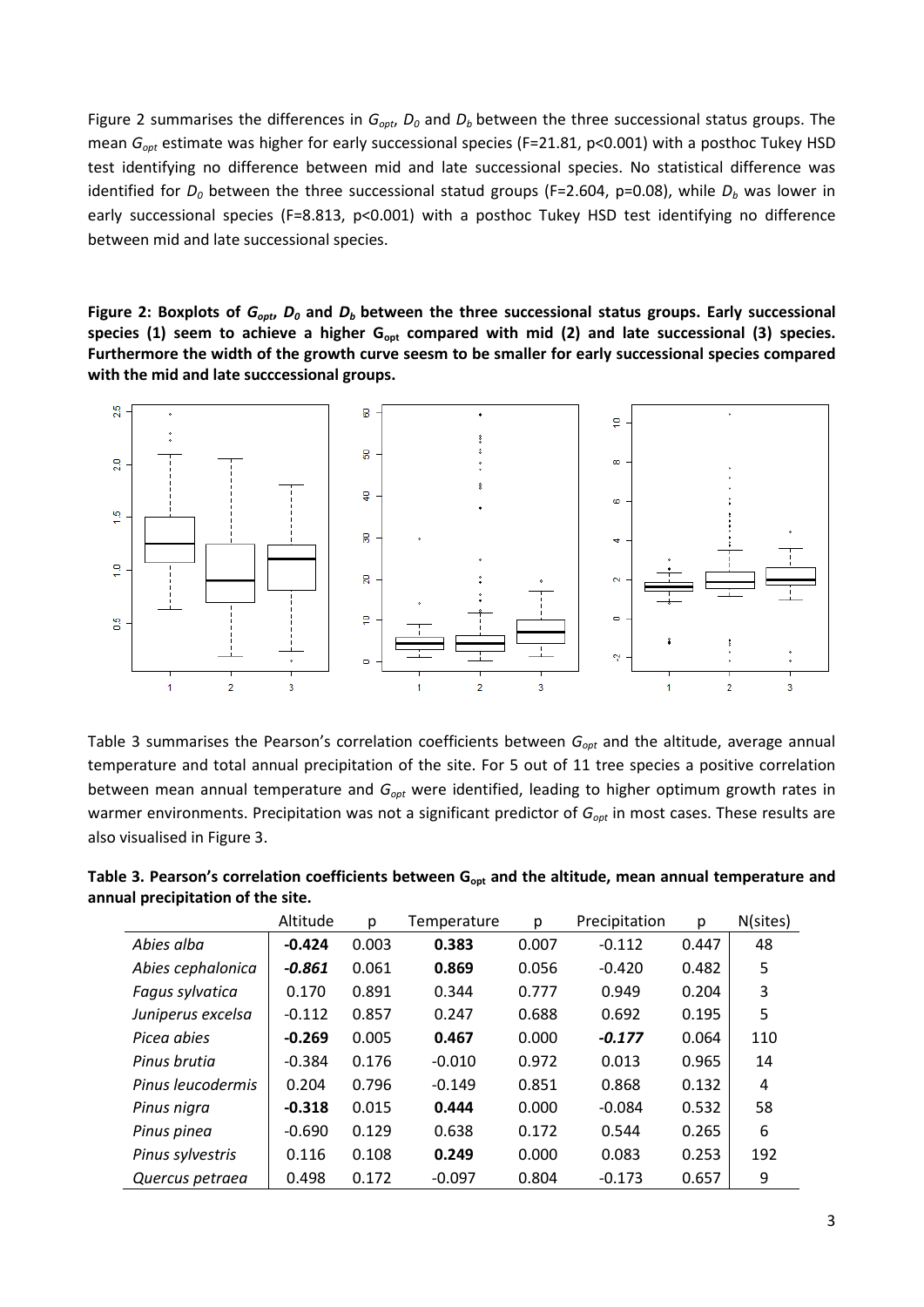**Figure 3: Scatterplots of optimum growth rate and mean annual temperature. Statistically significant positive correlations were identified for** *A. alba***,** *A. cephalonica***,** *P. abies***,** *P. nigra* **and** *P. sylvestris***.**



Table 4 summarises the Pearson's partial correlation coefficients between the three optimum growth curve parameters and some important climatic parameters. GDD stands for Growing Degree Days, a measure of thermal energy availability of a site. SPI stands for Standard Precipitation Index a measure designed to enhance the detection of onset and monitoring of drought (Guttman 1999). Site specific calculation of SPI were made using data from the Climate Research Unit (CRU\_ts3) covering the period 1901-2009 at 0.5° spatial resolution [\(http://www.cru.uea.ac.uk/cru/data/hrg/\)](http://www.cru.uea.ac.uk/cru/data/hrg/). As expected a smaller amount of statistically significant correlations are identified in this analysis, which takes into account potential intercorrelations between the climatic variables. Temperature remained a strong predictor of G<sub>opt</sub> for *P. abies* and *P. nigra*.

|             | Parameter  | $G_{opt}$ | $D_0$   | $D_b$   |
|-------------|------------|-----------|---------|---------|
| Abies alba  | Temp       | $-0.03$   | $-0.15$ | 0.30    |
|             | Prec       | $-0.11$   | $-0.11$ | 0.09    |
|             | GDD        | 0.07      | 0.10    | $-0.30$ |
|             | <b>SPI</b> | $-0.14$   | 0.11    | $-0.25$ |
| Picea abies | Temp       | 0.40      | 0.21    | 0.05    |
|             | Prec       | $-0.31$   | $-0.21$ | $-0.10$ |
|             | GDD        | $-0.29$   | $-0.19$ | $-0.07$ |
|             | <b>SPI</b> | $-0.13$   | 0.01    | 0.20    |

**Table 4. Pearson's partial correlation coefficients between the optimum growth curve parameters and the long term(1901-2009)climate parameters of a site**